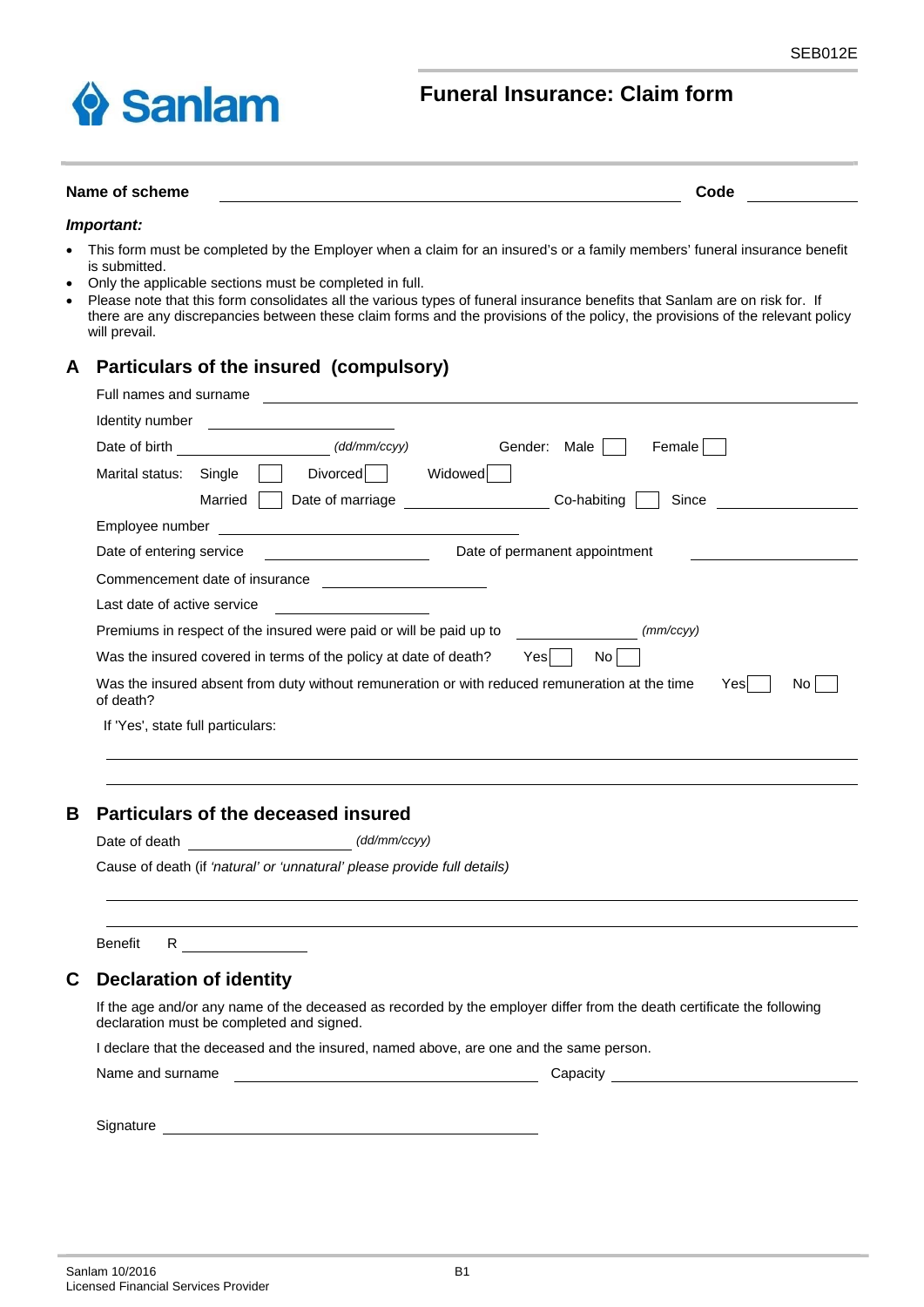# **D Particulars of family members entitled to funeral insurance benefits after the**

**insured's death** *(only if this benefit is applicable to the scheme)*

| Important: | The certificate will only be issued if we receive this information within 12 months of date of death. |
|------------|-------------------------------------------------------------------------------------------------------|
|            | If this section is not completed, we will assume that there are no qualifying members.                |

|                | Relationship | <b>First names and surname</b>                                                                                                                                                                                                     | <b>Identity number</b> | Male | Gender<br>Female |
|----------------|--------------|------------------------------------------------------------------------------------------------------------------------------------------------------------------------------------------------------------------------------------|------------------------|------|------------------|
| 1              | Spouse       |                                                                                                                                                                                                                                    |                        |      |                  |
| 2              |              |                                                                                                                                                                                                                                    |                        |      |                  |
|                |              |                                                                                                                                                                                                                                    |                        |      |                  |
| 3              |              |                                                                                                                                                                                                                                    |                        |      |                  |
| 4              | Children     |                                                                                                                                                                                                                                    |                        |      |                  |
| 5              |              |                                                                                                                                                                                                                                    |                        |      |                  |
| 6              |              |                                                                                                                                                                                                                                    |                        |      |                  |
| $\overline{7}$ |              |                                                                                                                                                                                                                                    |                        |      |                  |
| 8              |              |                                                                                                                                                                                                                                    |                        |      |                  |
| 9              |              |                                                                                                                                                                                                                                    |                        |      |                  |
| 10             |              |                                                                                                                                                                                                                                    |                        |      |                  |
|                |              | Full names and surname <b>contained contained a set of the set of the set of the set of the set of the set of the set of the set of the set of the set of the set of the set of the set of the set of the set of the set of th</b> |                        |      |                  |
|                |              |                                                                                                                                                                                                                                    | Female                 |      |                  |
|                |              | (dd/mm/ccyy)<br>Date of death <b>Exercise 2008</b>                                                                                                                                                                                 |                        |      |                  |
|                |              | Cause of death (if 'natural' or 'unnatural' please provide full details)                                                                                                                                                           |                        |      |                  |
|                |              |                                                                                                                                                                                                                                    |                        |      |                  |
|                |              | Was the deceased covered by the policy on the date of death? Yes                                                                                                                                                                   | No                     |      |                  |
|                |              | Premiums in respect of the deceased were paid or will be paid up to <b>Fig. 1.1.</b> Premiums in respect of the deceased were paid or will be paid up to                                                                           | (mm/ccyy)              |      |                  |
|                |              | Relationship of qualifying family member (Please mark the applicable relationship with an X.)                                                                                                                                      |                        |      |                  |
|                | Spouse       | Children                                                                                                                                                                                                                           |                        |      |                  |
|                |              | Extended family members: (if applicable in terms of the policy)                                                                                                                                                                    |                        |      |                  |
|                |              |                                                                                                                                                                                                                                    |                        |      |                  |
|                | Parent       |                                                                                                                                                                                                                                    |                        |      |                  |

 $E$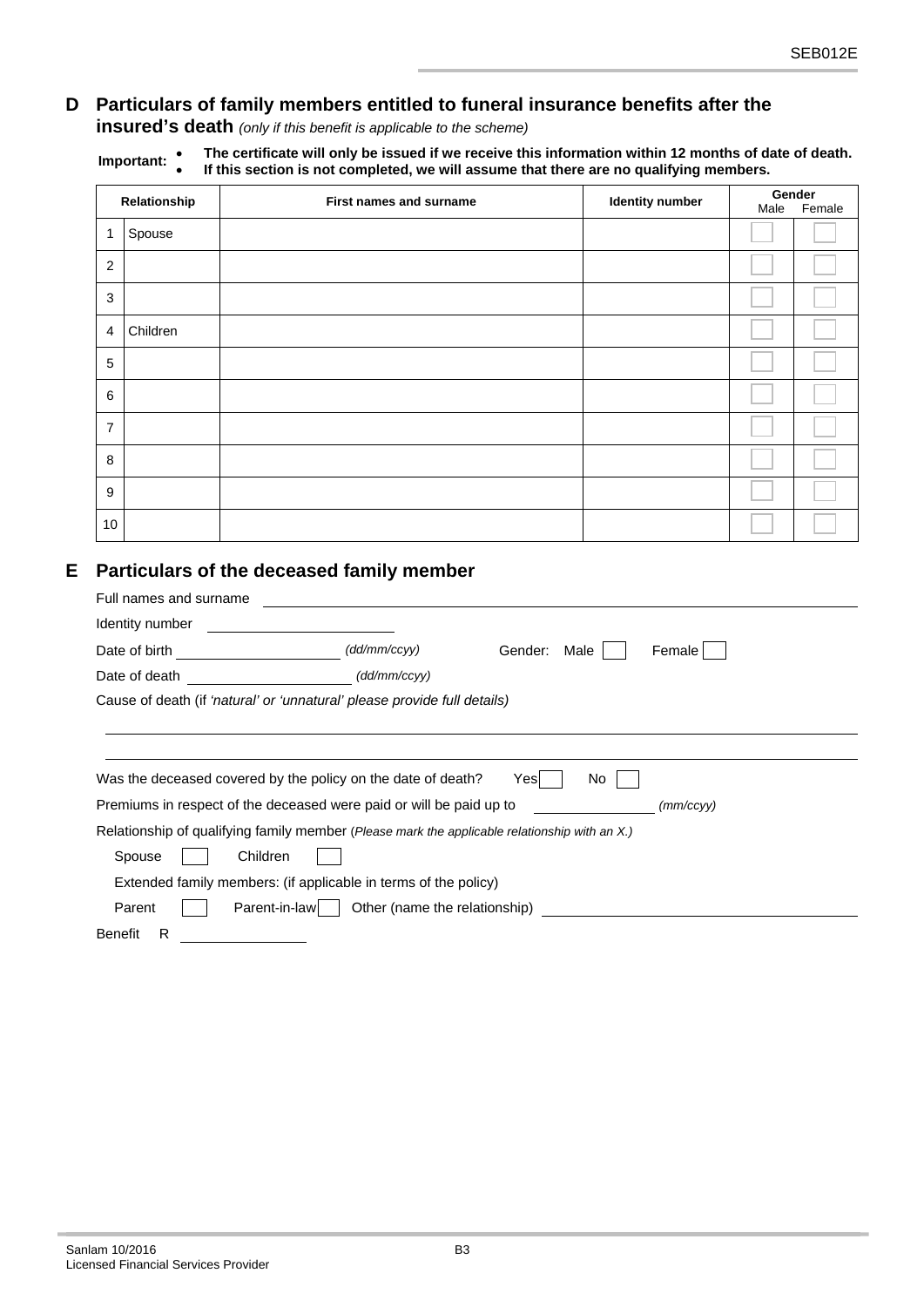## **F Banking details of the beneficiary**

| Full names and surname <b>contained contained a set of the contained a set of the contained a set of the contained a set of the contained a set of the contained a set of the contained a set of the contained a set of the co</b>                                                                                                                                                                                                                                                                                                                                                                                                                                         |
|----------------------------------------------------------------------------------------------------------------------------------------------------------------------------------------------------------------------------------------------------------------------------------------------------------------------------------------------------------------------------------------------------------------------------------------------------------------------------------------------------------------------------------------------------------------------------------------------------------------------------------------------------------------------------|
| Account number <b>expansion of the contract of the contract of the contract of the contract of the contract of the contract of the contract of the contract of the contract of the contract of the contract of the contract of t</b>                                                                                                                                                                                                                                                                                                                                                                                                                                       |
| Branch code <u>______________________________</u>                                                                                                                                                                                                                                                                                                                                                                                                                                                                                                                                                                                                                          |
| Type of account: Current    <br>Savings    <br>Transmission                                                                                                                                                                                                                                                                                                                                                                                                                                                                                                                                                                                                                |
| Contact details of the beneficiary                                                                                                                                                                                                                                                                                                                                                                                                                                                                                                                                                                                                                                         |
| Postal address                                                                                                                                                                                                                                                                                                                                                                                                                                                                                                                                                                                                                                                             |
| Residential address                                                                                                                                                                                                                                                                                                                                                                                                                                                                                                                                                                                                                                                        |
| $\overline{(\hspace{.1cm})\hspace{.1cm}}$<br>Relationship<br>Telephone number                                                                                                                                                                                                                                                                                                                                                                                                                                                                                                                                                                                              |
| Banking details of the beneficiary (only if there is more than one beneficiary)<br>Full names and surname experience and the set of the set of the set of the set of the set of the set of the set of the set of the set of the set of the set of the set of the set of the set of the set of the set of the set<br>Account number <u>experience and the series of the series of the series of the series of the series of the series of the series of the series of the series of the series of the series of the series of the series of the serie</u><br>Type of account: Current $\Box$<br>Savings $\Box$<br>Transmission<br><b>Contact details of the beneficiary</b> |
| Postal address                                                                                                                                                                                                                                                                                                                                                                                                                                                                                                                                                                                                                                                             |
| <b>Residential address</b><br><u> 1989 - Johann Stoff, amerikansk politiker (d. 1989)</u>                                                                                                                                                                                                                                                                                                                                                                                                                                                                                                                                                                                  |
| $($ $)$<br>Relationship<br>Telephone number                                                                                                                                                                                                                                                                                                                                                                                                                                                                                                                                                                                                                                |
| G<br>Declaration and signature by the employer<br>We, the undersigned, hereby declare that the deceased qualified for benefits in terms of the policy at the date of death and                                                                                                                                                                                                                                                                                                                                                                                                                                                                                             |
| that the above information is complete and correct, and we recommend that the claim be admitted.                                                                                                                                                                                                                                                                                                                                                                                                                                                                                                                                                                           |
| <b>Details of undersigned</b>                                                                                                                                                                                                                                                                                                                                                                                                                                                                                                                                                                                                                                              |
| Full names and surname                                                                                                                                                                                                                                                                                                                                                                                                                                                                                                                                                                                                                                                     |

| Postal address  |                                                                                                     |                                            | Postal code                                                                                                                                                                                                                                                                                                                                                                                                                                                                                                                                                                                                          |
|-----------------|-----------------------------------------------------------------------------------------------------|--------------------------------------------|----------------------------------------------------------------------------------------------------------------------------------------------------------------------------------------------------------------------------------------------------------------------------------------------------------------------------------------------------------------------------------------------------------------------------------------------------------------------------------------------------------------------------------------------------------------------------------------------------------------------|
|                 | Cell phone<br><u> 1989 - Andrea Station Barbara, politik a pre</u>                                  |                                            | $\begin{bmatrix} \text{Fax (work)} & \underline{\hspace{1cm}} & \underline{\hspace{1cm}} & \underline{\hspace{1cm}} & \underline{\hspace{1cm}} & \underline{\hspace{1cm}} & \underline{\hspace{1cm}} & \underline{\hspace{1cm}} & \underline{\hspace{1cm}} & \underline{\hspace{1cm}} & \underline{\hspace{1cm}} & \underline{\hspace{1cm}} & \underline{\hspace{1cm}} & \underline{\hspace{1cm}} & \underline{\hspace{1cm}} & \underline{\hspace{1cm}} & \underline{\hspace{1cm}} & \underline{\hspace{1cm}} & \underline{\hspace{1cm}} & \underline{\hspace{1cm}} & \underline{\hspace{1cm}} & \underline{\hspace$ |
| E-mail address: | the contract of the contract of the contract of the contract of the contract of the contract of the |                                            |                                                                                                                                                                                                                                                                                                                                                                                                                                                                                                                                                                                                                      |
| Signature       |                                                                                                     | Capacity <b>Capacity Capacity Capacity</b> |                                                                                                                                                                                                                                                                                                                                                                                                                                                                                                                                                                                                                      |
| Signature       |                                                                                                     | Capacity <b>Capacity</b>                   |                                                                                                                                                                                                                                                                                                                                                                                                                                                                                                                                                                                                                      |
| Place           |                                                                                                     |                                            |                                                                                                                                                                                                                                                                                                                                                                                                                                                                                                                                                                                                                      |
| Date            | (dd/mm/ccyy)                                                                                        |                                            |                                                                                                                                                                                                                                                                                                                                                                                                                                                                                                                                                                                                                      |

### **Important notes**

- Please note that the name, signature, occupation, date, address and telephone particulars of the Commissioner of Oaths must be clearly indicated on documents certified by him or her.
- All claim forms must be duly signed on behalf of the scheme.
- If the employer has already paid the funeral insurance benefit amount or an advance sum to the insured or the insured's dependants, we must please be provided with proof of such payment.

Please return the completed claim forms and supporting documents to:

The Manager Sanlam Group Risk: Death Claims (7408) Sanlam PO Box 1 Sanlamhof 7532 Telephone number: (021) 947 1810 Fax number: (021) 947 1288 E-mail address: schemedeathclaims.EB@sanlam.co.za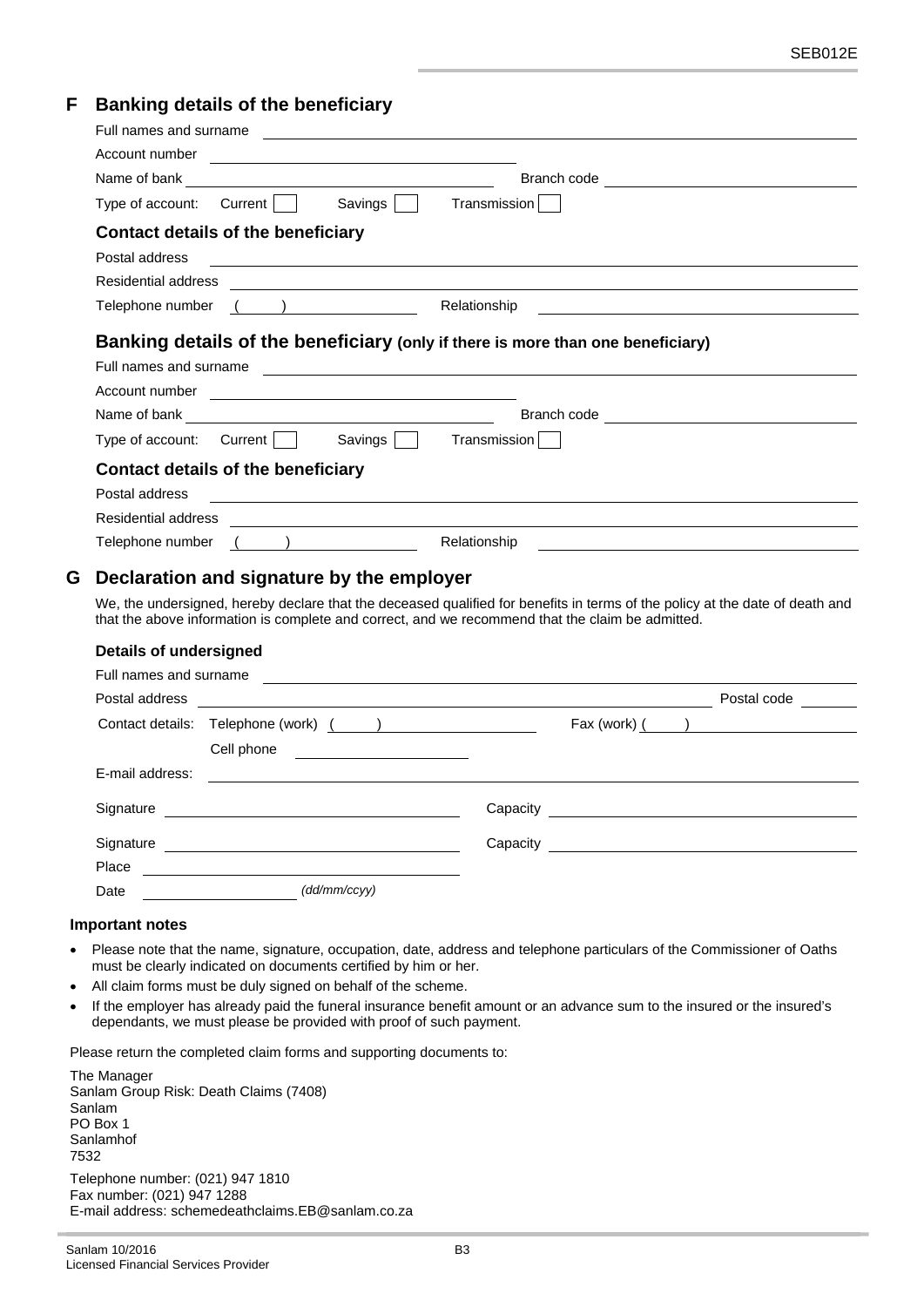

## **Funeral Insurance: Documents required by Sanlam**

### **Supporting documents that must be provided when a Lump sum funeral benefit claim is submitted.**

### **Principal Member**

- A copy of the *Application for funeral insurance* form.
- The original official death certificate or an original certified copy of the official death certificate, certified by a Commissioner of Oaths other than the Commissioner of Oaths of the employer concerned.
- An original certified copy of the Notice of Death / Stillbirth DHA-1663 A form (all the pages). This document replaces the Notification / Register of Death / Stillbirth 83/BI – 1663) form.
- An original certified copy of the identity document of both the insured and the beneficiary.
- A Bank certified copy of the beneficiary's bank statement

### **Qualifying spouse**

- A copy of the *Application for funeral insurance* form.
- The original official death certificate or an original certified copy of the official death certificate, certified by a Commissioner of Oaths other than the Commissioner of Oaths of the employer concerned.
- An original certified copy of the Notice of Death / Stillbirth DHA-1663 A form (all the pages). This document replaces the Notification / Register of Death / Stillbirth 83/BI – 1663) form.
- An original certified copy of the marriage certificate.
- In the case of a marriage recognised as a customary marriage, a certificate of registration or an affidavit in respect of a customary marriage. Should the affidavit not be sufficient, we may insist on affidavits by two persons who attended the marriage ceremony.
- In the case of a union where two persons lived together as if married, an affidavit stating that:
	- 1) Neither one of the couple living together is married; and
	- 2) The insured and the deceased were in a union where they were living together as if they were married, with the commitment of doing so permanently, and that they had been doing so for at least six months prior to the death of the deceased.
- An original certified copy of the identity document of both the insured and the deceased spouse.
- A Bank certified copy of the beneficiary's bank statement

### **Qualifying child**

- A copy of the *Application for funeral insurance* form.
- The original official death certificate or an original certified copy of the official death certificate, certified by a Commissioner of Oaths other than the Commissioner of Oaths of the employer concerned.
- An original certified copy of the Notice of Death / Stillbirth DHA-1663 A form (all the pages). This document replaces the Notification / Register of Death / Stillbirth 83/BI – 1663) form.
- In the case of a stillborn child, we together with the Notice of Death / Stillbirth DHA-1663 A form , also require a letter from the doctor in attendance or the hospital, confirming the duration of the gestation period.
- An original certified copy of the identity document of both the insured and the deceased child.
- A sworn affidavit stating that the deceased child was the insured's or the spouse's child if the surnames of the insured and the qualifying child differ.
- In the case of a child placed in the insured's foster care as envisaged in terms of applicable legislation, the order of the children's court to this effect
- In the case of a child who is formally adopted in terms of applicable legislation, the registered adoption order to this effect
- If a qualifying child is unmarried and over the age of 21 years, but under the age of 26 years, proof of full-time attendance at an approved educational institution.
- A medical certificate in the case of a qualifying child, if the child is incapacitated by a physical or mental infirmity from maintaining himself or herself, if such incapacity commenced when the child was either under the age of 21 years or under the age of 26 years while a full-time student at an educational institution.
- A Bank certified copy of the beneficiary's bank statement

### **Qualifying parent or parent-in-law (Only if this benefit is applicable to the scheme)**

- A copy of the *Application for funeral insurance* form.
- The original official death certificate or an original certified copy of the official death certificate, certified by a Commissioner of Oaths other than the Commissioner of Oaths of the employer concerned.
- An original certified copy of the Notice of Death / Stillbirth DHA-1663 A form (all the pages). This document replaces the Notification / Register of Death / Stillbirth 83/BI – 1663) form.
- An original certified copy of the identity document of both the insured and the deceased parent or parent-in-law.
- A sworn affidavit stating that the deceased parent was the insured's or the spouse's qualifying parent.
- A Bank certified copy of the beneficiary's bank statement